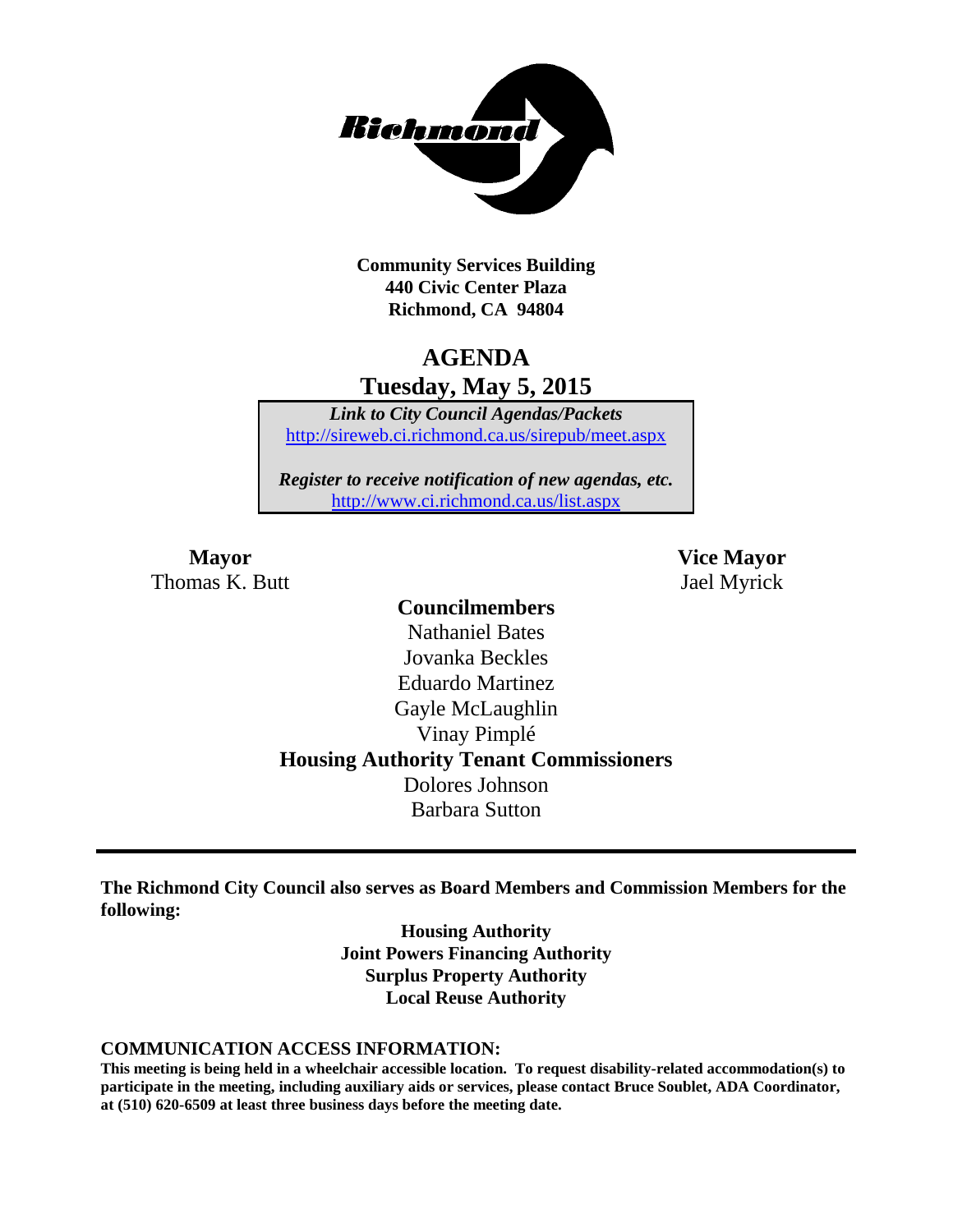# **MEETING PROCEDURES**

The City of Richmond encourages community participation at its City Council meetings and has established procedures that are intended to accommodate public input in a timely and time-sensitive way. As a courtesy to all members of the public who wish to participate in City Council meetings, please observe the following procedures:

**PUBLIC COMMENT ON AGENDA ITEMS:** Anyone who desires to address the City Council on items appearing on the agenda must complete and file a pink speaker's card with the City Clerk **prior** to the City Council's consideration of the item. Once the City Clerk has announced the item and discussion has commenced, no person shall be permitted to speak on the item other than those persons who have submitted their names to the City Clerk. Your name will be called when the item is announced for discussion. **Each speaker will be allowed TWO (2) MINUTES to address the City Council on NON-PUBLIC HEARING items listed on the agenda.**

**OPEN FORUM FOR PUBLIC COMMENT:** Individuals who would like to address the City Council on matters not listed on the agenda or on **Presentations, Proclamations and Commendations, Report from the City Attorney, or Reports of Officers** may do so under Open Forum. All speakers must complete and file a pink speaker's card with the City Clerk **prior** to the commencement of Open Forum. **The amount of time allotted to individual speakers shall be determined based on the number of persons requesting to speak during this item. The time allocation for each speaker will be as follows: 15 or fewer speakers, a maximum of 2 minutes; 16 to 24 speakers, a maximum of 1 and one-half minutes; and 25 or more speakers, a maximum of 1 minute.**

#### **SPEAKERS ARE REQUESTED TO OCCUPY THE RESERVED SEATS IN THE FRONT ROW BEHIND THE SPEAKER'S PODIUM AS THEIR NAME IS ANNOUNCED BY THE CITY CLERK.**

**CONSENT CALENDAR:** Consent Calendar items are considered routine and will be enacted, approved or adopted by one motion unless a request for removal for discussion or explanation is received from the audience or the City Council. A member of the audience requesting to remove an item from the Consent Calendar must first complete a speaker's card and discuss the item with a City staff person who has knowledge of the subject material, prior to filing the card with the City Clerk and **prior to the City Council's consideration of Agenda Review.** An item removed from the Consent Calendar may be placed anywhere on the agenda following the City Council's agenda review.

**CONDUCT AT MEETINGS: Richmond City Council meetings are limited public forums during which the City strives to provide an open, safe atmosphere and promote robust public debate. Members of the public, however, must comply with state law, as well as the City's laws and procedures and may not actually disrupt the orderly conduct of these meetings. The public, for example, may not shout or use amplifying devices, must submit comment cards and speak during their allotted time, may not create a physical disturbance, may not speak on matters unrelated to issues within the jurisdiction of the City Council or the agenda item at hand, and may not cause immediate threats to public safety.**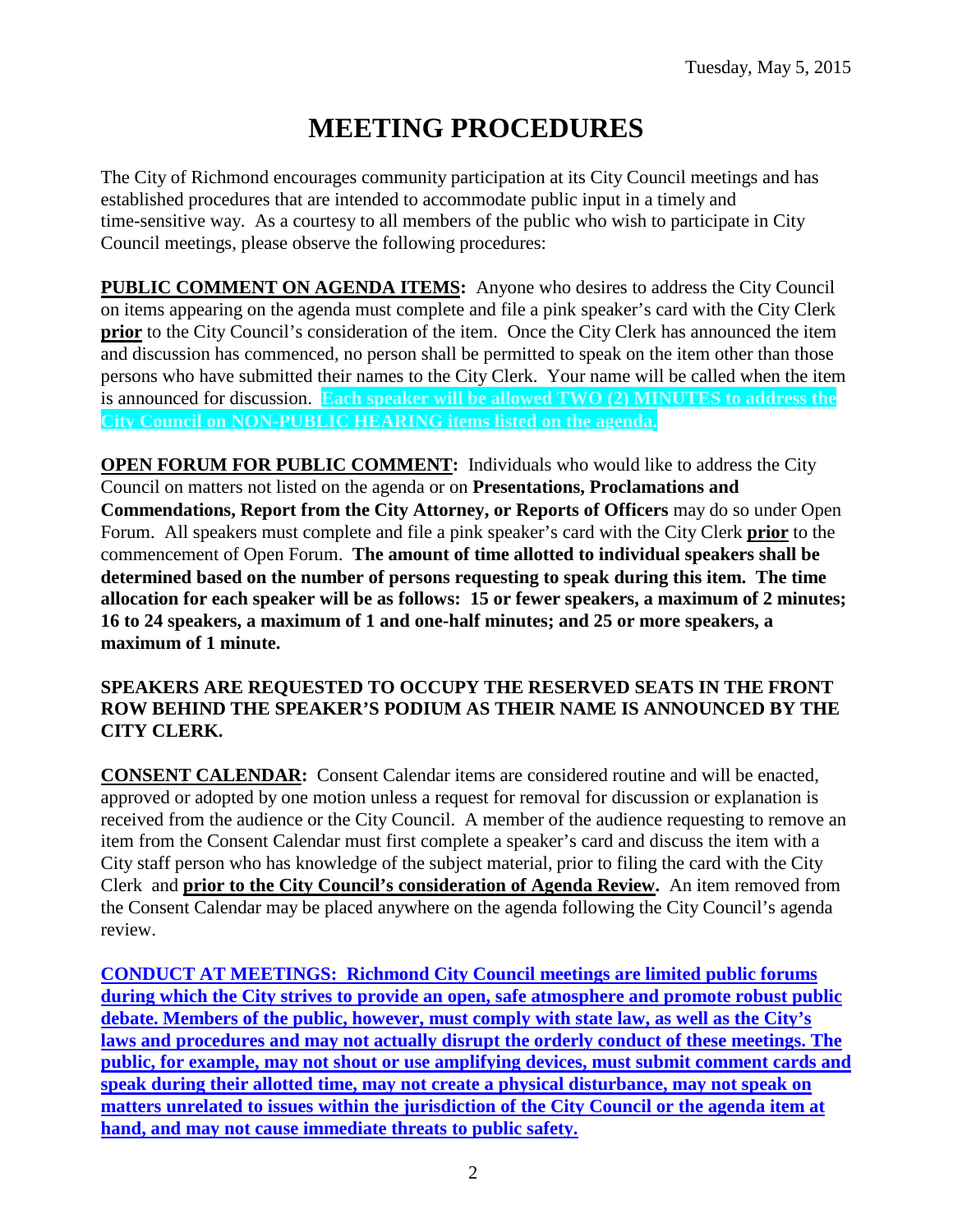**CITY HARASSMENT POLICY: The City invites public comment and critique about its operations, including comment about the performance of its public officials and employees, at the public meetings of the City Council and boards and commissions. However, discriminatory or harassing comments about or in the presence of City employees, even comments by third parties, may create a hostile work environment, if severe or pervasive. The City prohibits harassment against an applicant, employee, or contractor on the basis of race, religious creed, color, national origin, ancestry, physical disability, medical condition, mental disability, marital status, sex (including pregnancy, childbirth, and related medical conditions), sexual orientation, gender identity, age or veteran status, or any other characteristic protected by federal, state or local law. In order to acknowledge the public's right to comment on City operations at public meetings, which could include comments that violate the City's harassment policy if such comments do not cause an actual disruption under the Council Rules and Procedures, while taking reasonable steps to protect City employees from discrimination and harassment, City Boards and Commissions shall adhere to the following procedures. If any person makes a harassing remark at a public meeting that violates the above City policy prohibiting harassment, the presiding officer of the meeting may, at the conclusion of the speaker's remarks and allotted time: (a) remind the public that the City's Policy Regarding Harassment of its Employees is contained in the written posted agenda; and (b) state that comments in violation of City policy are not condoned by the City and will play no role in City decisions. If any person makes a harassing remark at a public meeting that violates the above City policy, any City employee in the room who is offended by remarks violating the City's policy is excused from attendance at the meeting. No City employee is compelled to remain in attendance where it appears likely that speakers will make further harassing comments. If an employee leaves a City meeting for this reason, the presiding officer may send a designee to notify any offended employee who has left the meeting when those comments are likely concluded so that the employee may return to the meeting. The presiding officer may remind an employee or any council or board or commission member that he or she may leave the meeting if a remark violating the City's harassment policy is made. These procedures supplement the Council Rules and Procedures relating to disruption of orderly conduct at Council meetings.**

Any law enforcement officer on duty or whose service is commanded by the presiding officer shall be Sergeant-at-Arms of the Council meetings. He/she, or they, shall carry out all orders and instructions given by the presiding officer for the purpose of maintaining order and decorum at the Council meetings (City Council Rules of Procedure and Order Section III F, RMC Section 2.12.030).

**\*\*\*\*\*\*\*\*\*\*\*\*\*\*\*\*\*\*\*\*\*\*\*\*\*\*\*\*\*\*\*\*\*\*\*\*\*\*\*\*\*\*\*\*\*\*\*\*\*\*\*\*\*\*\*\*\*\***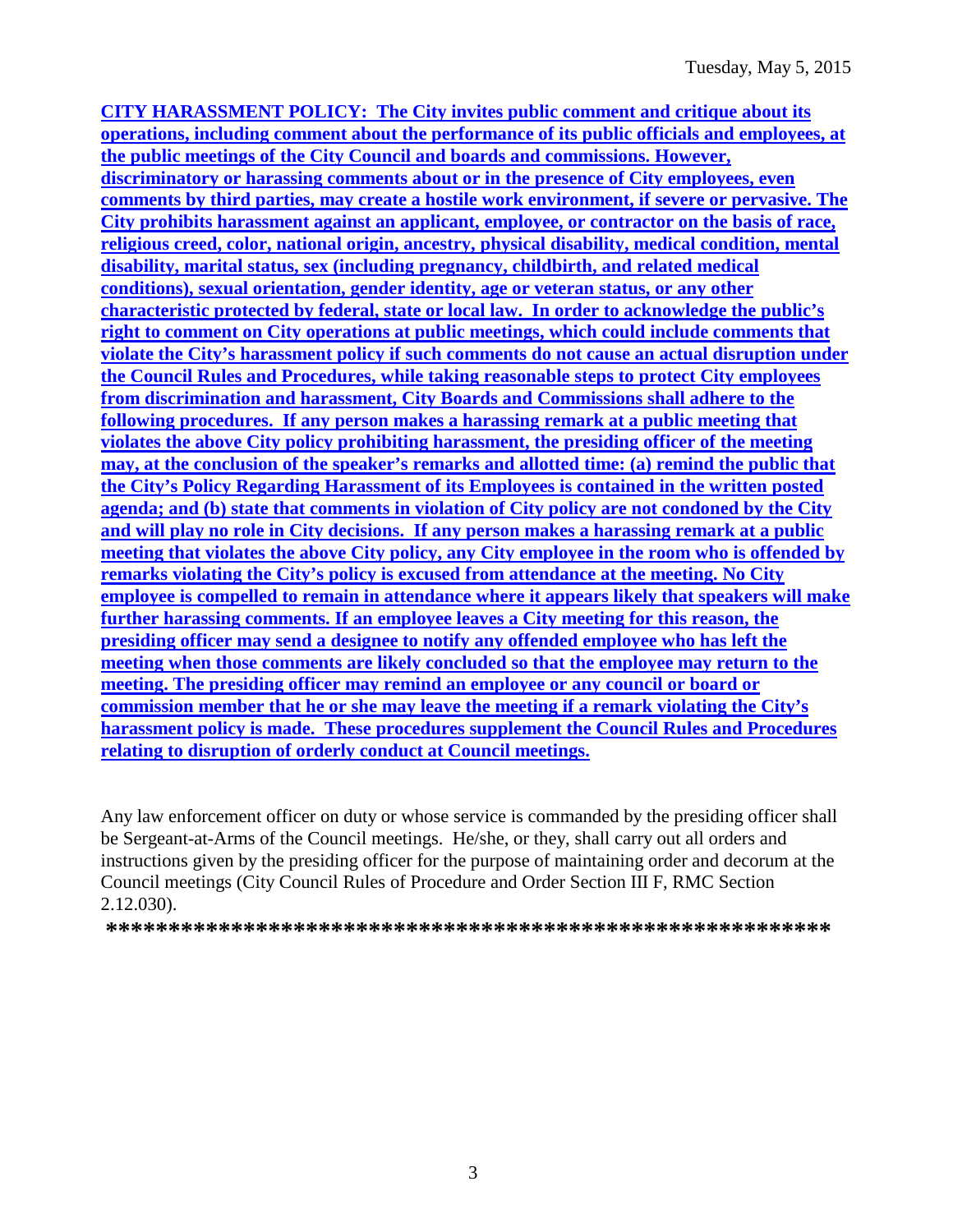# **OPEN SESSION TO HEAR PUBLIC COMMENT ON CLOSED SESSION ITEMS**

5:45 p.m.

- **A. ROLL CALL**
- **B. PUBLIC COMMENT**

#### **C. ADJOURN TO CLOSED SESSION**

# **CLOSED SESSION**

Shimada Room of the Community Services Building

#### **A. CITY COUNCIL**

### **A-1.** LIABILITY CLAIMS -(Government Code Section 54956.9):

Sherry Matthews vs. City of Richmond

Jean Carney vs. City of Richmond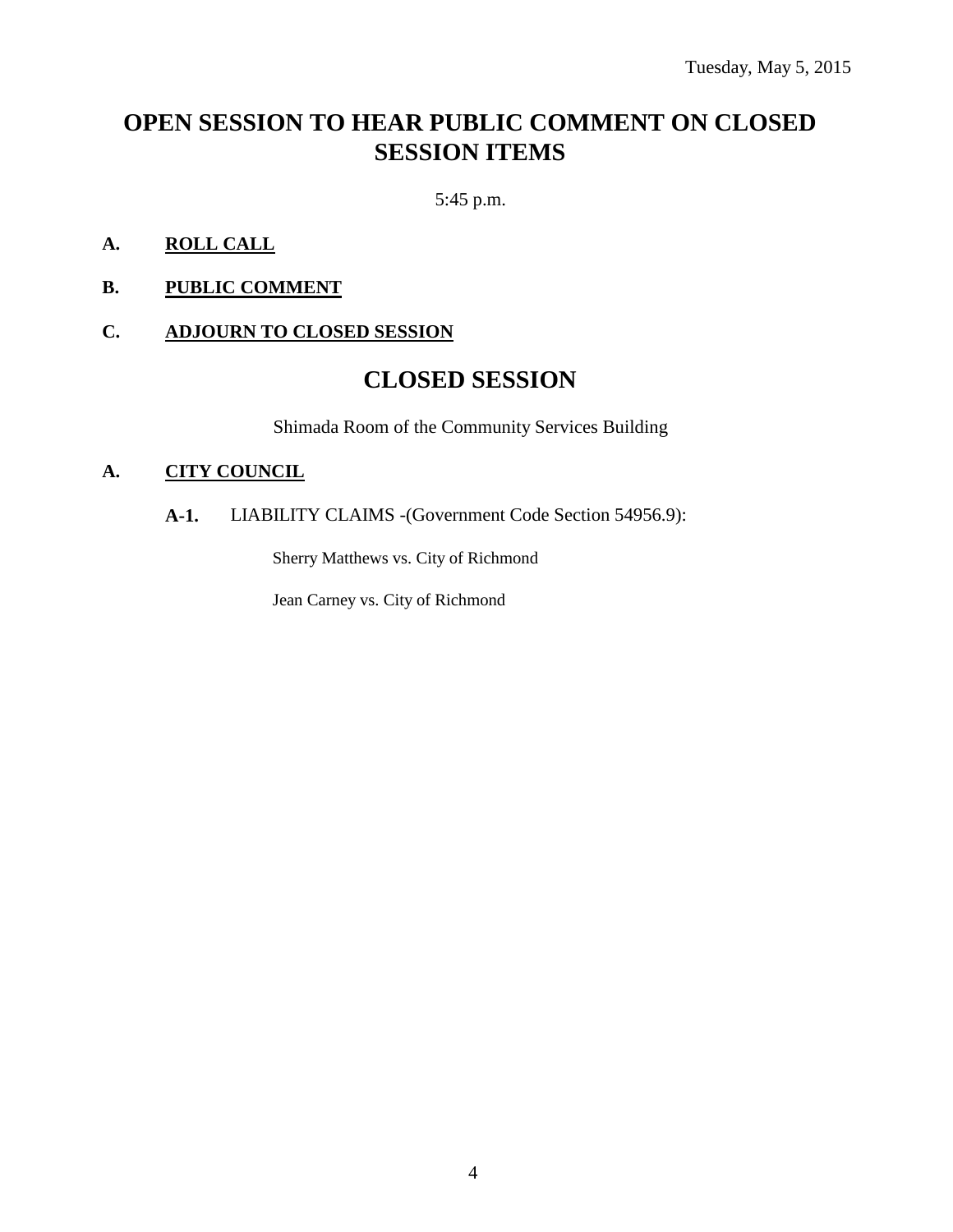# **REGULAR MEETING OF THE RICHMOND HOUSING AUTHORITY**

6:20 p.m.

- **A. PLEDGE TO THE FLAG**
- **B. ROLL CALL**
- **C. STATEMENT OF CONFLICT OF INTEREST**
- **D. OPEN FORUM FOR PUBLIC COMMENT**
- **E. AGENDA REVIEW**

#### **F. HOUSING AUTHORITY CONSENT CALENDAR**

- **F-1.** ADOPT a resolution approving a Fixed Asset Inventory Policy for the Richmond Housing Authority - Richmond Housing Authority (Tim Jones 621-1310).
- **F-2.** APPROVE the minutes of the January 20, 2015, meeting City Clerk's Office (Pamela Christian 620-6513).

# **G. ADJOURNMENT**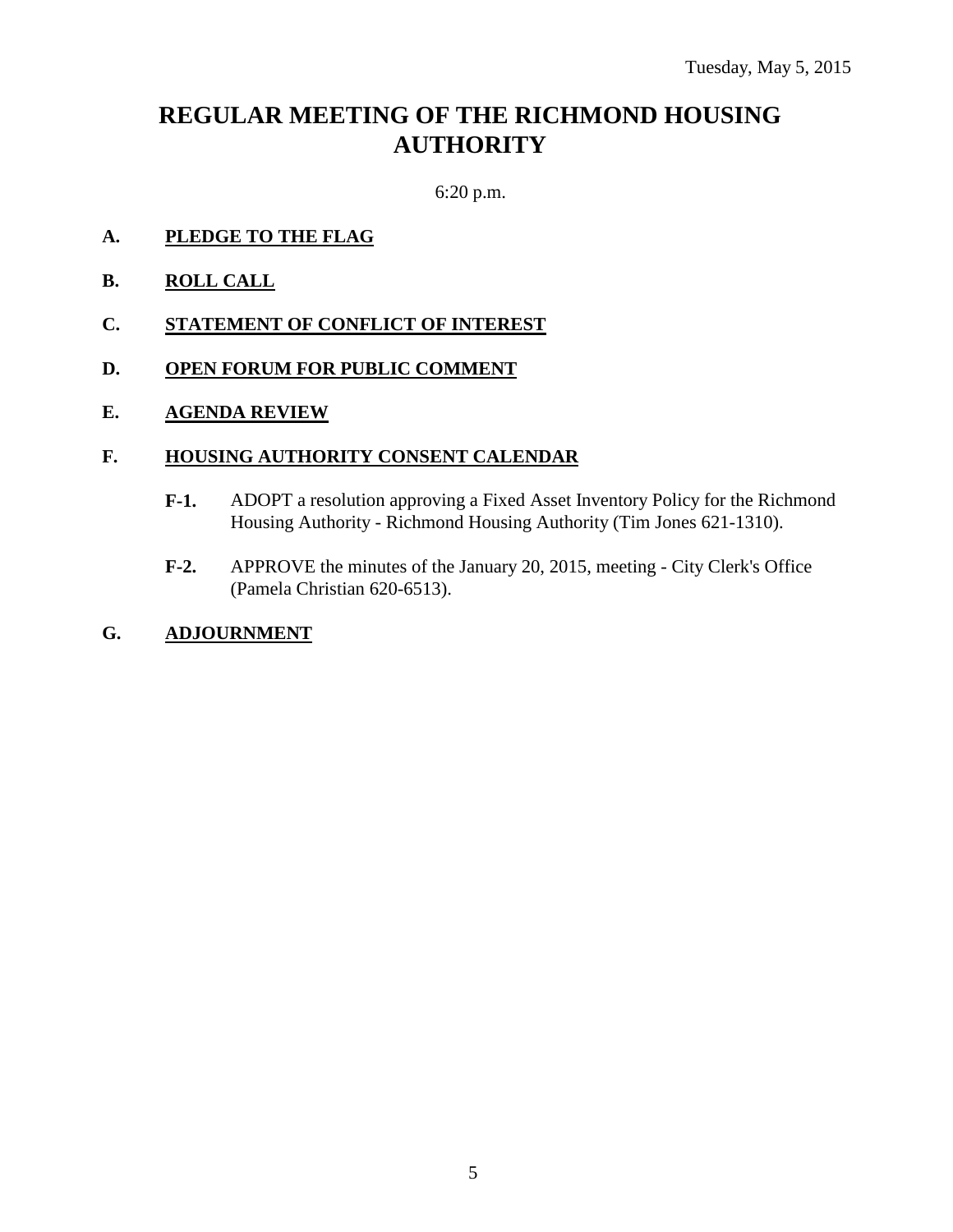# **REGULAR MEETING OF THE RICHMOND CITY COUNCIL**

6:30 p.m.

### **A. ROLL CALL**

### **B. STATEMENT OF CONFLICT OF INTEREST**

**C. AGENDA REVIEW**

#### **D. PRESENTATIONS, PROCLAMATIONS, AND COMMENDATIONS**

**D-1.** PROCLAMATION recognizing May 14, 2015, as Bike to Work Day - Mayor Tom Butt (620-6503).

### **E. REPORT FROM THE CITY ATTORNEY OF FINAL DECISIONS MADE DURING CLOSED SESSION**

#### **F. OPEN FORUM FOR PUBLIC COMMENT**

#### **G. CITY COUNCIL CONSENT CALENDAR**

- **G-1.** APPROVE a contract with Jim Libien of Renne Sloan Holtzman Sakai to provide consultant services to assist in developing workers' compensation "carveout" agreements in an amount not to exceed \$75,000 - Human Resources Management Department (Lisa Stephenson/Kim Greer 620-6605).
- **G-2.** APPROVE a contract with Jim Libien of the law firm Renne Sloan Holtzman Sakai to provide consultant services regarding closing open workers' compensation claims in an amount not to exceed \$28,500 - Human Resources Management Department (Lisa Stephenson 620-6600).
- **G-3.** APPROVE the four-year lease acquisition of 77 automatic external defibrillator (AED) devices from Univest, pediatric defibrillator pad/battery packs, and related compliance services from Devices for Life, for a combined total cost of \$106,937.50 - Human Resources Management Department (Lisa Stephenson/Kim Greer 620-6605).
- **G-4.** ADOPT a resolution approving standing contracts for as-needed engineering design services with six firms (A-N West, BKF Engineers, Harris & Associates, Mark Thomas & Company, NCE, and PSOMAS) in an amount not to exceed \$600,000 per firm over a three-year period, with an option to extend the contracts for two years - Engineering Services Department (Yader Bermudez 621-1238).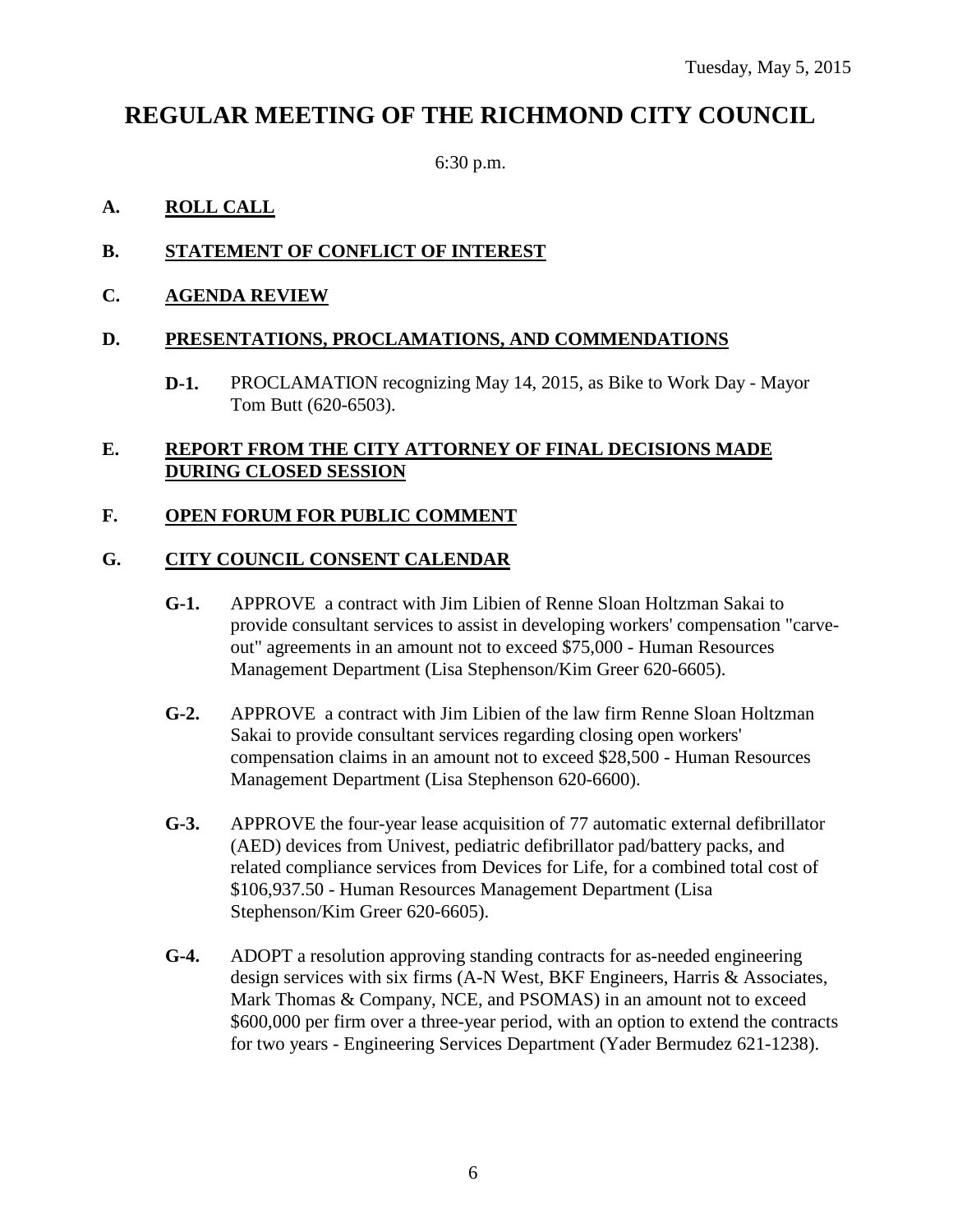- **G-5.** APPROVE a contract amendment with Yannet Torres, DBA Cardio Dance Studio, to continue the Richmond Senior Center Zumba Gold Program, increasing the contract amount by \$6,000 for a total contract amount not to exceed \$16,000, and extending the term to December 31, 2015 - Community Services Department (DeVone Boggan 620-6950).
- **G-6.** APPROVE the purchase of three (3) 2015 Ford Explorer Utility Vehicles from Wondries Fleet Group (Alhambra, CA) in an amount not to exceed \$98,000, with funding for the purchase from the fire prevention services contract with Chevron - Fire Department (Chief Adrian Sheppard 307-8031).
- **G-7.** ADOPT a resolution approving the FY 2015-2016 Engineer's Report for the Hilltop Landscape Maintenance District ("HLMD"), declaring the Council's intention to increase the annual assessment in the HLMD, and announcing a public hearing about the proposed increased assessment on June 16, 2015, at 6:30 PM in the City Council Chambers at 440 Civic Center Plaza in the City of Richmond - Public Works Department (Yader A. Bermudez 621-1238).
- **G-8.** ADOPT a resolution approving the FY 2015-2016 Engineer's Report for the Marina Bay Landscaping and Lighting Maintenance District, declaring the Council's intention to increase the annual assessment in the Marina Bay Landscaping and Lighting Maintenance District, and announcing a public hearing about the proposed increased assessment on June 16, 2015, at 6:30 PM in the City Council Chambers at 440 Civic Center Plaza in the City of Richmond - Public Works Department (Yader A. Bermudez 621-1238).
- **G-9.** APPROVE revisions to 2015 appointments to Regional Committees, Ad Hoc Committees and Liaison Positions - Mayor Tom Butt (620-6503)
- **G-10.** DIRECT staff to initiate a 45-Day Notice for a Public Hearing to consider the adoption of a multi-year sewer service rate structure in compliance with noticing requirements of Proposition 218 - Wastewater Department (Chad Davisson 620- 5486).
- **G-11.** DIRECT staff to send a letter to Governor Brown in support of state funding of all Adult Education programs in the state and send copies of the letter to State Senator Hancock and State Assembly Member Thurmond - Councilmember Gayle McLaughlin (620-5431).
- **G-12.** RECEIVE a written report on the Richmond Municipal Sewer District for the month of March 2015 - Engineering Services Department (Chad Davisson 620- 5486).
- **G-13.** PROCLAMATION to Their Angels declaring May 2015 as National Military Appreciation Month - Mayor Tom Butt (620-6527).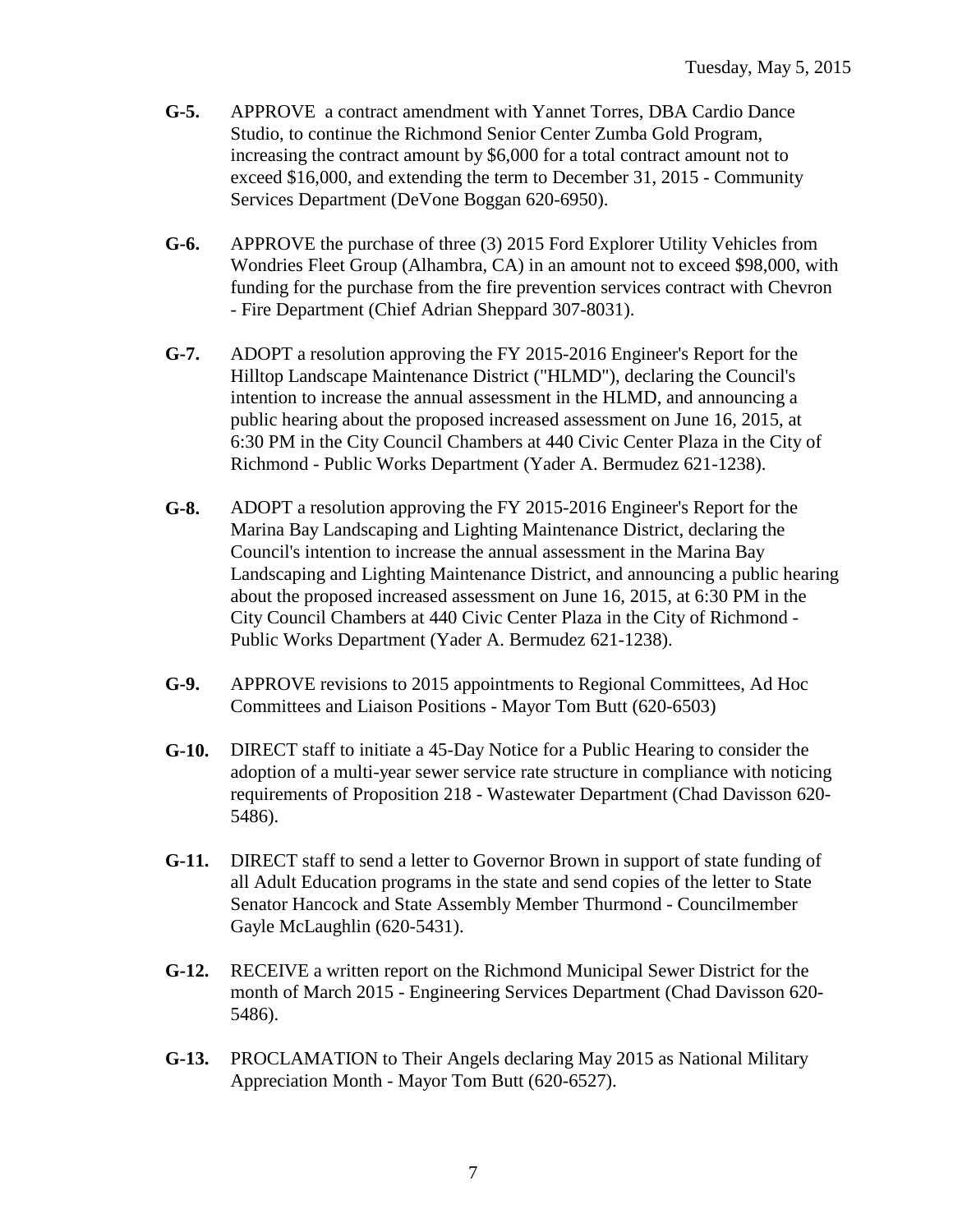- **G-14. CONTINUED TO MAY 19, 2015**, ADOPT a resolution by the City Council of the City of Richmond opposing the transportation of hazardous fossil fuel materials including coal and petroleum coke ("petcoke") along California waterways, through densely populated areas and through the City of Richmond; calling on the Bay Area Air Quality Management District board to regulate the storage, handling, and transportation of coal and petcoke; and directing staff to research similar pollution mitigation measures - Mayor Tom Butt (620-6503) and Councilmember Gayle McLaughlin (620-5431). **This item was continued from the March 17, 2015, and April 7 and 21, 2015, meetings.**
- **G-15.** APPROVE a contract with Environmental Science Associates (ESA) to complete a City of Richmond Climate Action Plan (CAP), in an amount of \$299,832, with a City-controlled contingency amount of \$15,000, for a total contract amount not to exceed \$314,832, with contract costs and related costs for project management, legal and environmental review funded by the Chevron Environmental and Community Investment Agreement - City Manager's Office (Bill Lindsay 620-6512).

# **H. ITEMS CONTINUED FROM PREVIOUS MEETINGS**

# **H-1. Continued Council as a Whole**

- **H-2.** REVIEW options for an augmented street paving program using Measure U funds, and provide direction to staff - Finance Department (James Goins 620- 6740). **This item was continued from the April 7 and 21, 2015, meetings.**
- **H-3.** RECEIVE the first monthly update from the members of the WCCUSD/City Coordination Ad Hoc Committee - Mayor's Office (Mayor Tom Butt 620-6503). **This item was continued from the April 28, 2015, meeting.**

# **I. PUBLIC HEARINGS**

- **I-1.** HEAR testimony regarding formation of the Richmond Tourism Marketing District and ADOPT a Resolution of Intention to Disestablish the Richmond Tourism Business Improvement District - City Manager's Office (Bill Lindsay/Janet Johnson 620-6512).
- **I-2.** RECEIVE testimony regarding the Five Year Consolidated Plan for 2015-2020 and ADOPT a resolution approving the Five Year Consolidated Plan and authorizing its submittal to the Department of Housing and Urban Development (HUD) - Housing and Community Development (James Goins 620-6740).